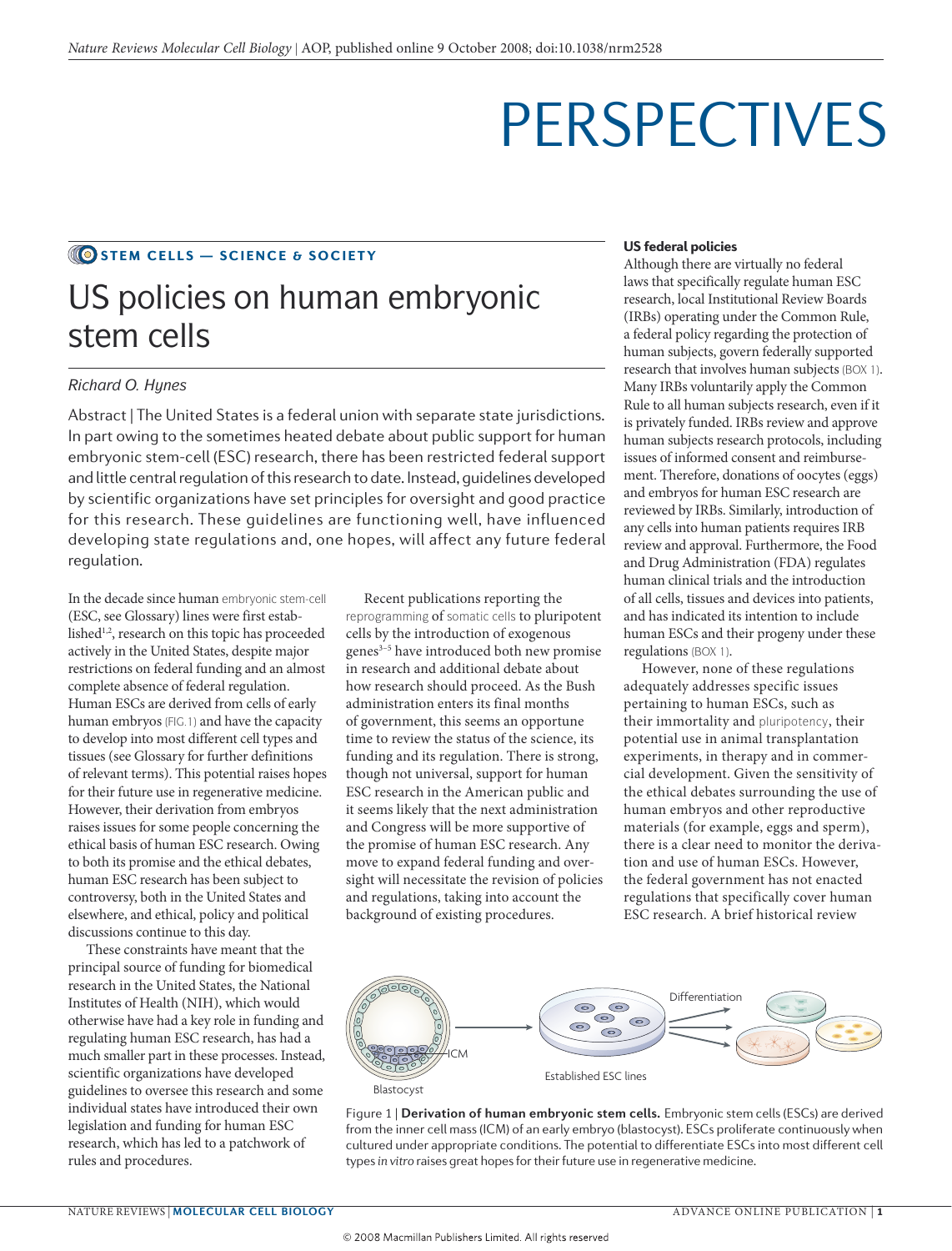# **PFRSPECTIVES**

shows why this is so. This past history will also affect future initiatives.

**A historical perspective.** In 1994, an NIH advisory panel, acting under the NIH Revitalization Act (1993), recommended funding for the derivation of human ESCs from surplus embryos in in vitro fertilization (IVF) clinics. This recommendation came even before the isolation of human ESCs. Once human ESC isolation had occurred, President Clinton established a National Bioethics Advisory Commission (NBAC), which recommended in 1999 that federal funds be made available for the derivation and use of human ESCs, and outlined a national system of review and oversight of human ESC research<sup>6</sup>. However, the use of NIH or other federal funding to create or destroy human embryos is prevented by the so-called Dickey–Wicker amendment, a congressional amendment that was first introduced in 1996 and has been renewed annually as a rider to the appropriations (budgetary) bill for the Department of Health and Human Services. This amendment effectively precludes the use of any federal funds to generate human ESCs from embryos. The NIH therefore developed draft regulations that would allow the funding of research with existing human ESC lines, but not their derivation. Those draft

#### **fo** ... there is now general agreement that only 20 or so 'presidential' lines are eligible for NIH funding. **J**

regulations were issued in August 2000, the final year of the Clinton administration, but the NIH could not fund any research before the new administration halted the process in early 2001.

After review and consultation, President Bush announced on 9 August 2001 that the NIH would be allowed to fund research only on human ESC lines that had been established before that date. He announced that there were "more than 60" of such cell lines, and directed the NIH to establish an ESC register. Funding would be restricted to experiments that used these approved cell lines. This initially seemed to provide a boost to human ESC research, but it soon became clear that many of the cell lines were either unavailable or unsuitable, and there is now general agreement that only 20 or so 'presidential' lines are eligible for NIH funding (BOX 1). Furthermore, these lines are inadequate in many ways (for example, they were derived with outdated procedures, are contaminated by co-culture with mouse cells and bovine serum products

#### Box 1 | Guidelines and regulations relevant to human embryonic stem cell research

**National Research Council and Institute of Medicine of the National Academies, USA** Original guidelines (2005)<sup>9</sup> and subsequent amendments<sup>10,11</sup> are available for download at <http://dels.nas.edu/bls/stemcells/reports.shtml>

The National Academies of Science also maintains links to sources of information about stem cells at <http://dels.nas.edu/bls/stemcells/introduction.shtml>

#### **International Society for Stem Cell Research (ISSCR) guidelines**

Conduct of human embryonic stem cell research guidelines are available for download at <http://www.isscr.org/guidelines/index.htm>

The ISSCR also maintainslinksto sources of information aboutstem cells at [http://www.isscr.org/](http://www.isscr.org/public/index.htm) [public/index.htm](http://www.isscr.org/public/index.htm)

**Stem cell information from the National Institutes of Health (NIH)** Information about the eligibility of stem cells for federal funding and the registry of approved lines can be found at <http://stemcells.nih.gov/>

**National Institutes of Health, Office of Human Subjects Research** <http://ohsr.od.nih.gov/guidelines/45cfr46.html>

**US Department of Health and Human Services** The Basic Health and Human Services (HHS) Policy for Protection of Human Research Subjects is available at <http://www.hhs.gov/ohrp/humansubjects/guidance/45cfr46.htm#46.110>

#### **US Food and Drug Administration (FDA)**

The FDA oversees the introduction of all cells, tissues and devices into human patients. Information about the work of the FDA can be found at the web sites below. •<http://www.fda.gov/cber/gene.htm>

•<http://www.fda.gov/cber/tiss.htm>

•<http://www.fda.gov/cber/devices.htm>

•<http://www.fda.gov/cber/genetherapy/clone.htm>

and have probably deteriorated during maintenance), and these inadequacies will compromise their use in therapy.

Later lines made with improved procedures are thought to be superior, but are ineligible for federal funding under the Bush policy. Several attempts have been made to expand the number of human ESC lines that are eligible for federal support: most recently a bill that was passed in 2007 by both houses of Congress expanded support to all 'ethically derived' human ESC lines. However, the bill was vetoed by President Bush, and Congress could not override the veto. A revised version of the bill (the Stem Cell Research Enhancement Act) is now working its way through Congress, but seems unlikely to be enacted during the remainder of the Bush administration.

**Current federal policies.** Because of the history summarized above, the NIH can currently fund and regulate only a fraction of useful human ESC research<sup>7</sup>. This research does not include the sensitive topics of the derivation of any new lines from embryos or the use of any of the many newer lines that have been derived using non-federal funds. As in any new field, the first round of research materials are usually replaced by improved versions as scientists learn to tackle the new area effectively. However, under the Bush policies, NIH-funded researchers are restricted to working on the older presidential human ESC lines, which are generally agreed to be deficient. Furthermore, NIH policy specifies that research with non-approved lines cannot be "directly or indirectly" supported by federal funds (BOX 1). This means that research using non-presidential lines cannot be conducted using personnel, reagents, equipment or even laboratory space that are even partially supported by federal funds, without complex cost allocations. This means that, even if a scientist obtains non-federal support to conduct human ESC research on state-ofthe-art, newly derived human ESC lines, that research must be conducted with personnel, equipment and supplies seperate from those supported by federal funds. This inevitably increases the costs of the research, because additional (and often duplicated) laboratory space and equipment are required, and significant opportunity costs are expended on monitoring compliance.

These rules also block any researchers without non-federal support from human ESC research using the best lines. This is a major impediment to the advance of the field, as the NIH provides the principal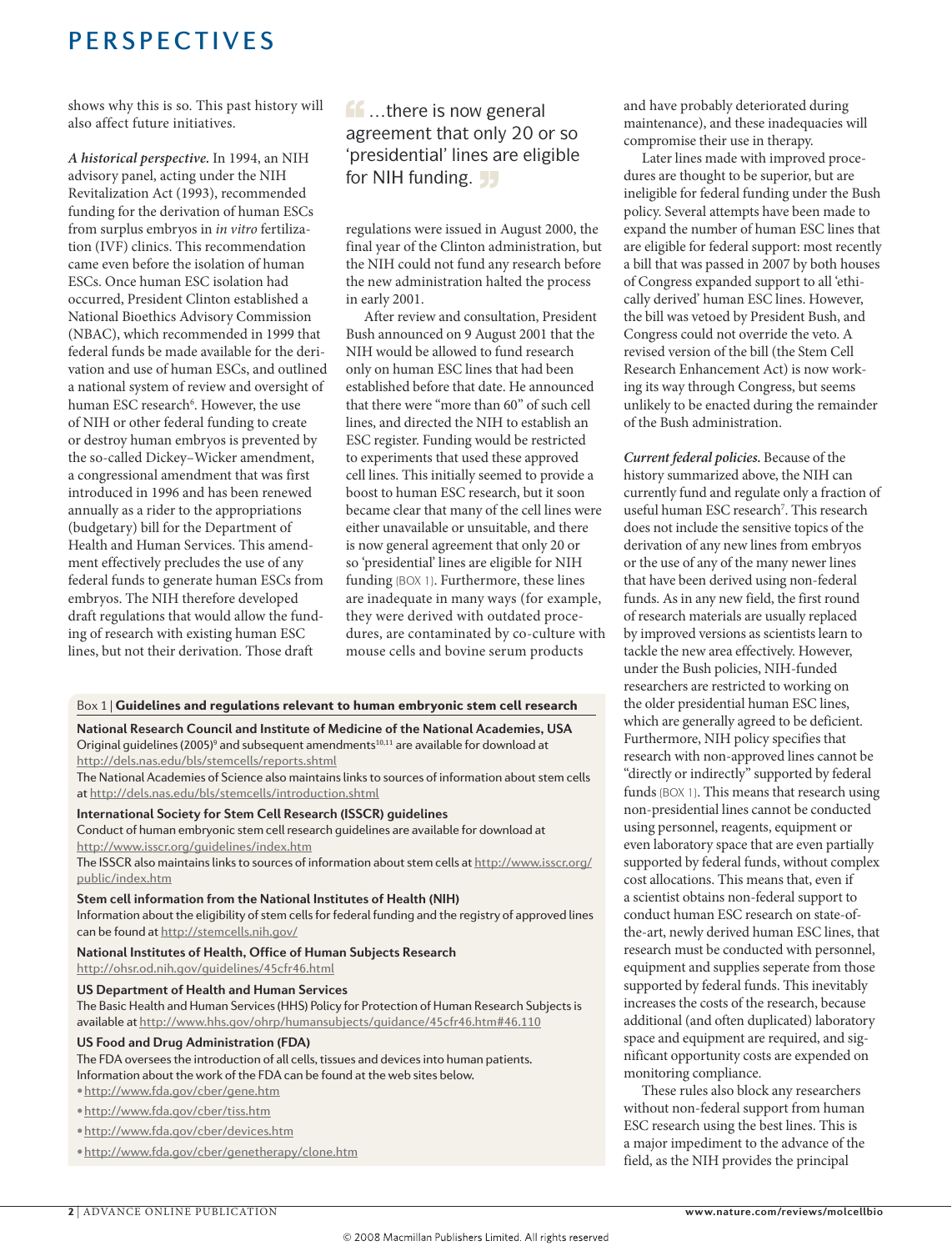# **P F R S P E C T I V E S**

funding of biomedical research in the United States. Passage of the Stem Cell Research Enhancement Act would remove these significant restrictions to the benefit of research, without crossing any new ethical boundaries. Unfortunately, the Bush administration seems steadfastly resistant to expanding support for human ESC research, and progress will have to await a new administration.

The polarization of the political debate has also ensured that no federal legislation to regulate human ESC research or IVF has been passed by Congress. That includes a failure to ban or restrict human reproductive cloning, although most people on both sides of the debate agree that this should not be allowed. The FDA has stated that attempts to perform reproductive cloning would be a form of cell-based therapy that is subject to FDA regulations, and that it would not currently approve any such procedure. Therefore, reproductive cloning could be subject to criminal and financial penalties for violating FDA regulations. Professional groups, including the American Society for Reproductive Medicine (ASRM), the National Academies of Science (NAS) and the International Society for Stem Cell Research (ISSCR), have gone on record to oppose any attempts to reproductively clone humans.

#### Guidelines for human ESC research

The vacuum in federal leadership in the face of a promising and rapidly advancing field of research that, at the same time, raises ethical and policy issues, meant that human ESC research proceeded with essentially no guidelines for appropriate conduct and procedures. Individual states were introducing either diverse regulatory systems or none at all, and research funded by private sources was underway with almost no oversight. This was felt to be highly undesirable, both from a policy perspective and also in terms of the future directions of the science. Scientific progress relies on the sharing of cell lines, which were being derived with differing and sometimes inadequate attention to ethical procedures. This concern has recently surfaced anew with an ironic twist; it seems that several of the NIH-approved presidential lines were derived with informed consent procedures that fall short of current ethical standards<sup>8</sup>.

Because of these concerns about the absence of federal government regulations, responsible scientists desired guidelines for the appropriate conduct of human ESC research. Accordingly, in 2004, the National Research Council and the Institute



The links below direct to web sites of state-specific regulations (see figure). **States currently endorsing and providing support for human ESC research**

California. Two sets of standards, one covering research supported by the California Institute for Regenerative Medicine (CIRM) and the other covering research funded from other sources. CIRM regulations can be found at <http://www.cirm.ca.gov/reg/default.asp>

*Connecticut.* [http://www.ct.gov/dph/cwp/view.asp?a=3142&q=389702&dphNav\\_GID=1825](http://www.ct.gov/dph/cwp/view.asp?a=3142&q=389702&dphNav_GID=1825)

*Illinois.* <http://www.illinois.gov/gov/execorder.cfm?eorder=46>

*Iowa.* [http://coolice.legis.state.ia.us/Cool-ICE/default.asp?category=billinfo&service=billbook&GA](http://coolice.legis.state.ia.us/Cool-ICE/default.asp?category=billinfo&service=billbook&GA=82&hbill=SF162)  $=826$ hbill=SF162

*Maryland.* <http://www.mscrf.org/content/aboutus/actof2006.cfm>

*Massachusetts.* <http://www.mass.gov/legis/laws/seslaw05/sl050027.htm>

*Missouri.* <http://www.sos.mo.gov/elections/2006petitions/ppStemCell.asp>

*New Jersey.* <http://www.state.nj.us/scitech/stemcell/>

*New York.* <http://stemcell.ny.gov/>

*Wisconsin.* [http://www.wisgov.state.wi.us/journal\\_media\\_detail.asp?locid=19&prid=1943](http://www.wisgov.state.wi.us/journal_media_detail.asp?locid=19&prid=1943) and <http://www.stemcells.wisc.edu/>

For more information on individual state regulations, see:

*Interstate Alliance on Stem Cell Research.* Thissite has a listing ofstate stem-cell programmes with links to individual state regulations. It also has available for download a useful summary table of state policies compiled by S. Stayn, who has also published on the issue of the need for conformity among guidelines and individual state regulations <sup>16,17</sup>. The web site can be found at [http://www.](http://www.iascr.org/states.shtml) [iascr.org/states.shtml](http://www.iascr.org/states.shtml)

*National Conference of State Legislatures.* Thissite has a listing ofstate stem-cell programmes with links to individual state regulations, and also lists states that have enacted prohibitions on certain types ofresearch. The web site can be found at [http://www.ncsl.org/programs/health/genetics/](http://www.ncsl.org/programs/health/genetics/embfet.htm) [embfet.htm](http://www.ncsl.org/programs/health/genetics/embfet.htm)

See online for an interactive version of this box.

of Medicine of the NAS convened a committee to develop guidelines for human ESC research, and in 2006, the ISSCR did the same. These two committees published their sets of guidelines in April 2005 (REFS 9–12) and December 2006 (REFS 13,14), respectively, and these have since served as the basis for the oversight of human ESC research. Although the NAS guidelines were developed specifically for the United States, they incorporated many features from existing legislation in other countries,

particularly the United Kingdom and Canada. Similarly, the ISSCR guidelines, although intended to be applicable in many countries, adopted many features of the NAS guidelines, as did many US states in writing their own regulations. There has been a continuing effort to seek concordance among different sets of guidelines and, although they necessarily differ in some details because of their differing contexts, there is good agreement on the major principles that underlie their rules.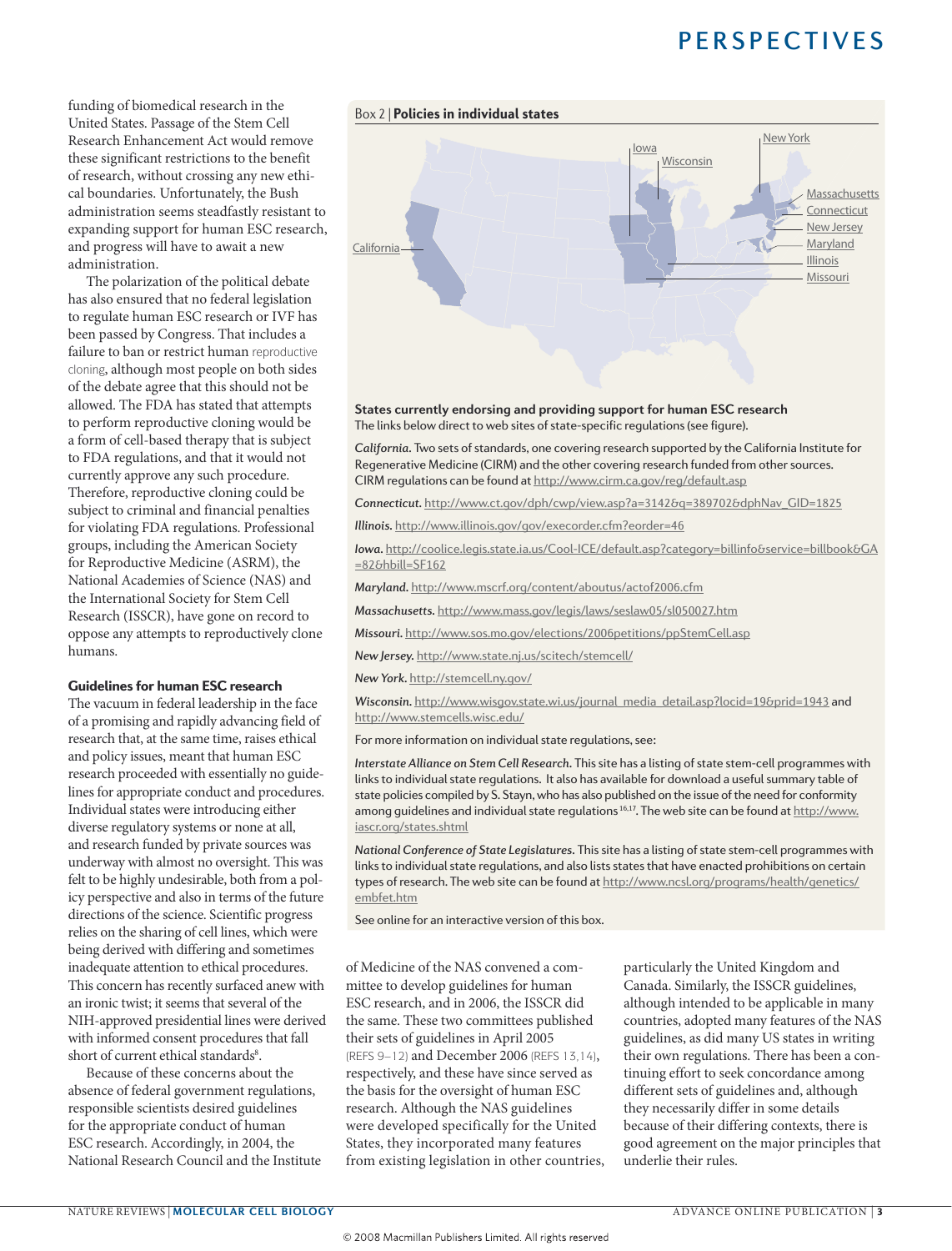# **PFRSPECTIVES**

#### **Glossary**

#### Chimaera

An organism that is composed of cells from at least two genetically different sources. The cells could be from the same or separate species.

#### Cybrid

A cell with a nucleus from one cell and cytoplasm from another. For example, it is possible to reprogramme a somatic cell nucleus by inserting it into the cytoplasm of an oocyte or another pluripotent cell.

#### Embryonic stem cell

(ESC). A primitive (undifferentiated) cell that is derived from early embryos. These are usually derived from the blastocyst (50–250-cell stage), but are sometimes derived from the morula (16–32-cell stage). ESCs have the potential to become a wide range of specialized cell types.

#### Induced pluripotent stem (iPS) cell

A cell that has been derived from a somatic cell by reprogramming the nucleus to induce pluripotency, using exogenous genes or other factors.

#### Nuclear transfer

(NT). Replacing the nucleus of a cell with the nucleus of another cell.

#### Pluripotency

The capacity of a cell to develop into cells of all three

Both the NAS and ISSCR guidelines prohibit human reproductive cloning and the in vitro culture of human embryos beyond 14 days or beyond the development of the embryonic axis. Both lay out clear rules regarding the acquisition of eggs, embryos and other cell types for generating human ESC lines, including the necessity for appropriately detailed and informed consent, and both require review and approval by an IRB or equivalent panel. Both sets of guidelines allow the derivation of human ESC lines from excess embryos from IVF clinics, from embryos created explicitly for human ESC research, from oocytes into which the nuclei of other cells have been introduced by nuclear transfer (NT) or from single cells obtained from embryos (for example, during pre-implantation genetic diagnosis). It is of interest that both the NAS and ISSCR guidelines include, among their informed consent items, the possibility of interspecies mixing. The background section of the NAS guidelines explicitly mentions the possible use of cybrids, in which human somatic cell nuclei are introduced into enucleated animal oocytes to induce reprogramming. Such procedures were recently approved in the United Kingdom, but only after considerable debate about intermixing of species (see the article by Lovell-Badge in this issue).

Both the NAS and ISSCR guidelines allow reimbursements of 'reasonable costs' that have germ layers (endoderm, ectoderm and mesoderm) and most cells and tissues of an embryo.

#### Reproductive cloning

The generation of viable organisms from cloned pluripotent cells.

#### Reprogramming

The alteration of the epigenetic programme of a nucleus or cell to change its differentiation capacity. For example, a differentiated cell of limited potential is reprogrammed by nuclear transfer (NT) or by the introduction of exogenous genes (currently using retroviruses but alternative methods are being researched).

#### Retroviruses

RNA viruses that are used as carriers or vectors to introduce genes into the genomes of cells. Retroviruses are used in basic research and have been used in gene therapy, in which they have been reported to induce cancer in a limited number of patients.

#### Somatic cell

Any cell other than a germ cell or a germ-cell precursor.

#### Stem cell

A cell that has the ability to divide extensively *in vivo* or in culture and to give rise to specialized cells.

been incurred during the donation of oocytes, embryos or other materials, but preclude the payment of 'valuable consideration' (payments beyond reimbursement for expenses) for such donations. The precise definitions of reasonable costs and valuable consideration differ slightly and are undergoing continual review by both the NAS and the ISSCR, and by states that have adopted similar rules (see below). Nonetheless, both sets of guidelines adhere to the principle that 'undue inducements' to donate and the commodification of reproductive materials should both be avoided. The appropriate recompense for donations, especially of oocytes, is a complex issue with sound arguments on all sides and a full discussion is beyond the space available here. Interested readers should refer to the specific guidelines in which the issues are discussed extensively (BOX 1).

Both the NAS and ISSCR guidelines make detailed recommendations about the distribution, sharing and banking of human ESC lines, which will be essential as the research proceeds. The guidelines do not

#### **ff** ...the NAS and ISSCR

guidelines […] lay out clear rules regarding the acquisition of eggs, embryos and other cell types for generating human ESC lines… address clinical trials — as mentioned, clinical trials in the United States fall under FDA regulations and local IRB oversight.

**Oversight committees.** The NAS and ISSCR guidelines require the review of all human ESC research by a qualified panel that includes scientists, ethicists and representatives of the public (this panel is commonly called an Embryonic Stem Cell Research Oversight (ESCRO or SCRO) committee). These committees must document the provenance of any human ESC lines to be used, review and approve the research proposed and keep a record of human ESC research underway at each institution. The ESCRO committee is also responsible for coordinating other necessary reviews, for example, by IRBs for studies in which the derivation of human ESC lines or other human subjects research are involved, or by animal research oversight committees if the introduction of human ESCs or their descendants into animals is proposed.

The issues associated with the introduction of human ESCs and other stem cells into animals (chimaera research) have raised their own set of controversies about the mixing of species. Many concerns about research using chimaeras are a consequence of the failure to understand the necessity for such experiments in preclinical testing of human ESCs and their descendants, en route to therapeutic applications. In addition, most chimaera experiments (which are routine in biological research) have no particular ethical concerns beyond those that concern animal welfare, and such concerns are already well regulated by animal research oversight committees. There are a few potential concerns regarding the introduction of neural progenitors (either human ESC-derived or from other sources) into animals, as these might incorporate into and affect the brain, or the introduction of cells that might contribute to the germ line and gametes (sperm and eggs). The NAS and ISSCR guidelines provide advice to ESCRO committees as to which experiments need special monitoring. As research proceeds with appropriate oversight, it will become clear which, if indeed any, of these experiments actually present any concerns.

As the guidelines were developed, it was noted that stem cells of other types (for example, neural stem cells) present some of the same issues as human ESCs when introduced into animals. With the development of induced pluripotent stem (iPS) cells by the reprogramming of somatic nuclei to induce pluripotency3,4,5 (the ability to differentiate into multiple cell types, including neural